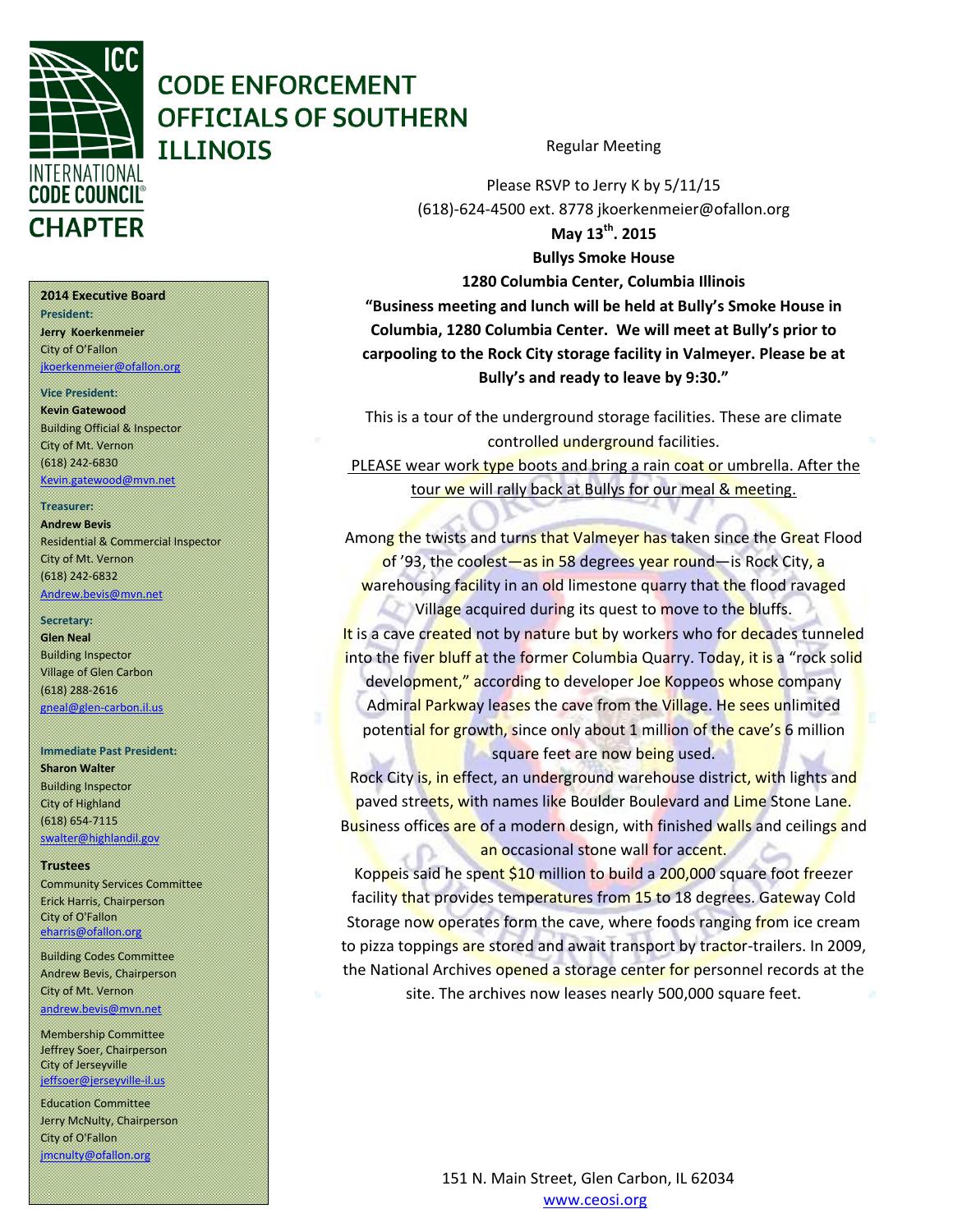

# **CODE ENFORCEMENT OFFICIALS OF SOUTHERN ILLINOIS**

**AGENDA May 13th. 2015** Order of Business

Call to order

1) Introductions & Opening Remarks

2) Officers Roll Call

| President, Koerkenmeier  | Trustee, McNulty |  |
|--------------------------|------------------|--|
| Vice President, Gatewood | Trustee, Soer    |  |
| Treasurer, Bevis         | Trustee, Harris  |  |
| Past President, Walter   |                  |  |
| Secretary, Neal          |                  |  |

3) Pledge of Allegiance

4) Recognition of Guests & New Members

5) Members introduction ( please state your name, community & position)

6) Education (Jerry McNulty)

7) Lunch

8) Approval of minutes (regular meeting March 11<sup>th</sup>. 2015)

9) Treasurers report (Andrew Bevis)

10) Membership report (Jeff Soer, Kevin Gatewood)

THE

11) Community services report (Erick Harris)

12) Building codes report (Don Voss)

13) ICC update (Bob Neale)

14) ICCA update (Jeff Stehman)

- 15) Old business
- 17) New business
- 18) Community chat (member's opportunity to update events in their community affecting their work or jurisdiction)

19) Adjourn

**2014 Executive Board President:** 

**Jerry Koerkenmeier** City of O'Fallon [jkoerkenmeier@ofallon.org](mailto:jkoerkenmeier@ofallon.org)

### **Vice President:**

**Kevin Gatewood** Building Official & Inspector City of Mt. Vernon (618) 242-6830

[Kevin.gatewood@mvn.net](mailto:Kevin.gatewood@mvn.net)

### **Treasurer:**

**Andrew Bevis** Residential & Commercial Inspector City of Mt. Vernon (618) 242-6832 [Andrew.bevis@mvn.net](mailto:Andrew.bevis@mvn.net)

### **Secretary:**

**Glen Neal** Building Inspector Village of Glen Carbon (618) 288-2616 [gneal@glen-carbon.il.us](mailto:gneal@glen-carbon.il.us) 

### **Immediate Past President:**

**Sharon Walter** Building Inspector City of Highland (618) 654-7115 [swalter@highlandil.gov](mailto:swalter@highlandil.gov) 

### **Trustees**

Community Services Committee Erick Harris, Chairperson City of O'Fallon [eharris@ofallon.org](mailto:eharris@ofallon.org) 

Building Codes Committee Don Voss, Chairperson City of Breese [d.voss@charter.net](mailto:d.voss@charter.net)

Membership Committee Jeffrey Soer, Chairperson City of Jerseyville [jeffsoer@jerseyville-il.us](mailto:jeffsoer@jerseyville-il.us)

Education Committee Jerry McNulty, Chairperson City of O'Fallon [jmcnulty@ofallon.org](mailto:jmcnulty@ofallon.org)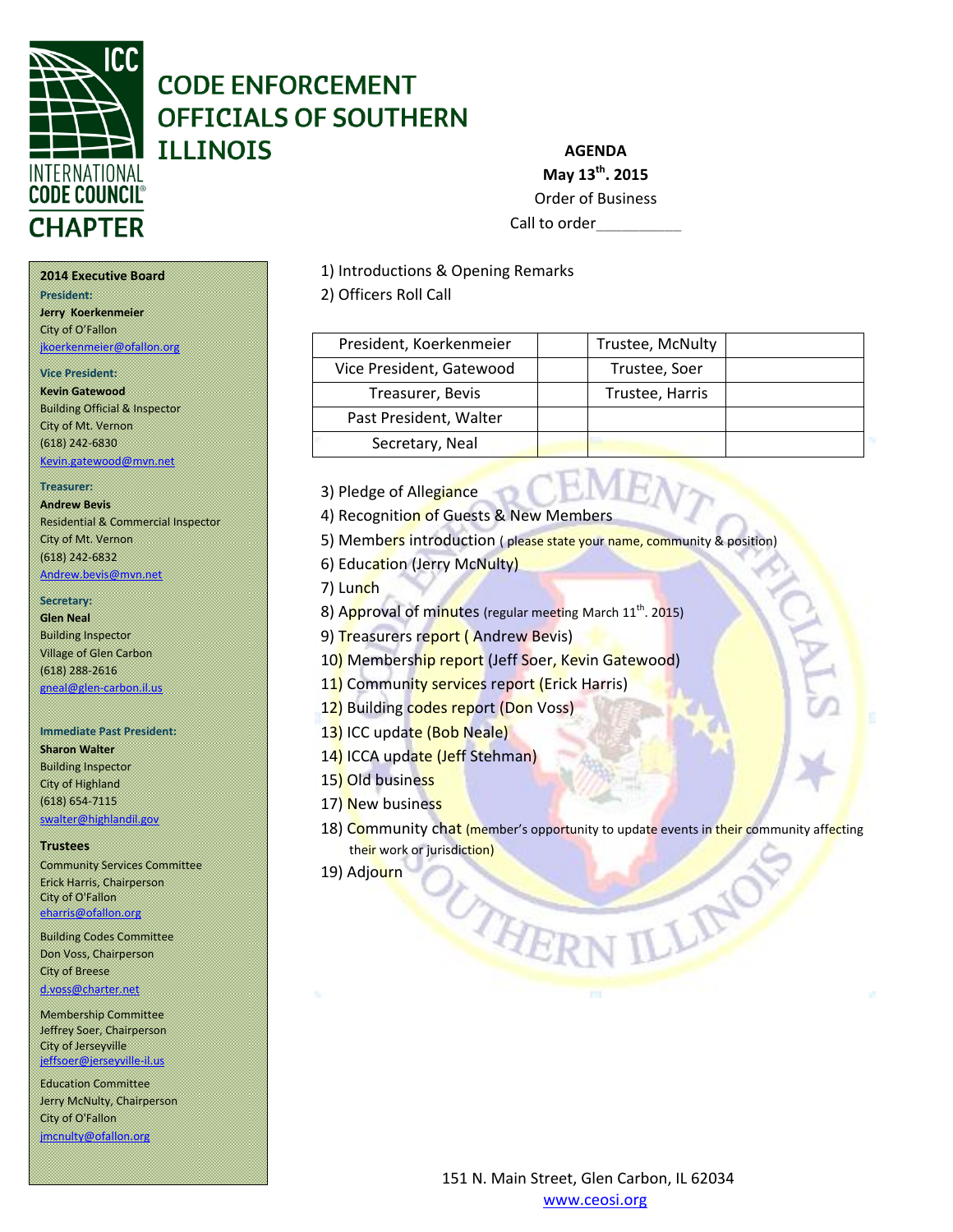

# **CODE ENFORCEMENT OFFICIALS OF SOUTHERN ILLINOIS**

## **Meeting Minutes March 11th. 2015**

Call to order

**2014 Executive Board President: Jerry Koerkenmeier** City of O'Fallon

[jkoerkenmeier@ofallon.org](mailto:jkoerkenmeier@ofallon.org)

### **Vice President:**

**Kevin Gatewood** Building Official & Inspector City of Mt. Vernon (618) 242-6830 [Kevin.gatewood@mvn.net](mailto:Kevin.gatewood@mvn.net)

### **Treasurer:**

**Andrew Bevis** Residential & Commercial Inspector City of Mt. Vernon (618) 242-6832 [Andrew.bevis@mvn.net](mailto:Andrew.bevis@mvn.net)

### **Secretary:**

**Glen Neal** Building Inspector Village of Glen Carbon (618) 288-2616 [gneal@glen-carbon.il.us](mailto:gneal@glen-carbon.il.us) 

### **Immediate Past President:**

**Sharon Walter** Building Inspector City of Highland (618) 654-7115 [swalter@highlandil.gov](mailto:swalter@highlandil.gov) 

### **Trustees**

Community Services Committee Erick Harris, Chairperson City of O'Fallon [eharris@ofallon.org](mailto:eharris@ofallon.org) 

Building Codes Committee Don Voss, Chairperson City of Mt. Vernon [d.voss@charter.net](mailto:d.voss@charter.net)

Membership Committee Jeffrey Soer, Chairperson City of Jerseyville [jeffsoer@jerseyville-il.us](mailto:jeffsoer@jerseyville-il.us)

Education Committee Jerry McNulty, Chairperson City of O'Fallon [jmcnulty@ofallon.org](mailto:jmcnulty@ofallon.org)

1) Introductions & opening remarks

2) Officers roll call

| President, Koerkenmeier  | Trustee, McNulty |  |
|--------------------------|------------------|--|
| Vice President, Gatewood | Trustee, Soer    |  |
| Treasurer, Bevis         | Trustee, Harris  |  |
| Past President, Walter   | Trustee, Voss    |  |
| Secretary, Neal          |                  |  |

3) Pledge of Allegiance

- 4) Recognition of Guests & New Members
- 5) Approval of minutes. Motion Glen Neal, Second Bob Simon. motion approved
- 6) Treasurers report. Motion Joshua Ruot, Second Don Voss, motion approved.
- 7) Membership report
- 8) Community service report
- 9) Education report. Future tour of underground storage, concrete plant tour, Generator seminar, ICC classes
- 10) Building codes report (Don Voss)
- 11) ICC updates
- 12) ICCA updates, Trying to abolish mandatory reporting to municipalities, letter sent to Springfield to have the Governor drop the mandated certification for plumbing inspectors. ICCA dues paid.
- 13) Old business
- 14) New business, Officers elected, Jerry K President, Kevin Gatewood VP, Andrew Bevis, treasurer, Don Voss New Trustee. Nominated by Sharon Walter, Second Michael Fausz, vote approved. Laptop & Quick Books with a cap of \$1,500.00 for treasurer Motion Joshua Ruot, second Glen Neal, motion approved. Develop master list for Officers. Prototype C.E.O.S.I. website is up.
- 15) Community chat, Tracy Butler, Illinois may move to the 2015 IECC, many want to stay on the 2012 since they are just getting used to it, not many changes. If changed Illinois will stay with 4' below grade basement insulation & 5 AHC per hour.
- 16) Adjourn, Motion Joshua Ruot, Second Don Voss, motion approved 2:05pm.